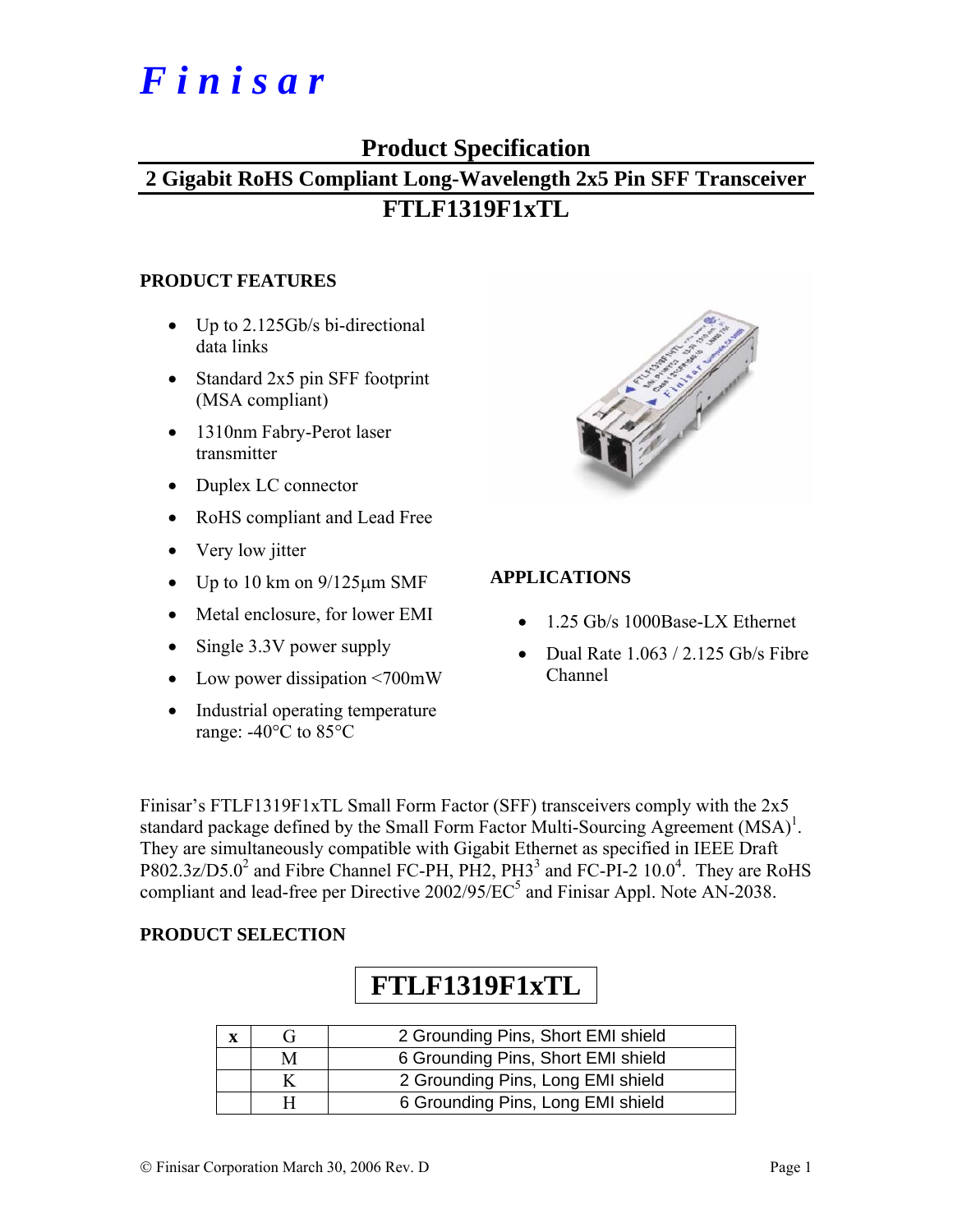#### **I. Pin Descriptions**

| Pin            | <b>Symbol</b> | <b>Name/Description</b>                               | <b>Logic Family</b> |
|----------------|---------------|-------------------------------------------------------|---------------------|
| MS             | MS            | Mounting Studs are for mechanical attachment. Chassis | <b>NA</b>           |
|                |               | ground is internally isolated from circuit ground.    |                     |
|                |               | Connection to chassis ground is recommended.          |                     |
|                | $\rm V_{EER}$ | Receiver Ground (Common with Transmitter Ground)      | NA.                 |
| $\overline{c}$ | $\rm V_{CCR}$ | Receiver Power Supply                                 | NA.                 |
| 3              | SD.           | Signal Detect. Logic 1 indicates normal operation.    | <b>LVTTL</b>        |
| $\overline{4}$ | RD-           | Receiver Inverted DATA out. AC Coupled.               | See Rx spec.        |
| 5              | $RD+$         | Receiver Non-inverted DATA out. AC Coupled            | See Rx spec.        |
| 6              | $\rm V_{CCT}$ | <b>Transmitter Power Supply</b>                       | <b>NA</b>           |
|                | $\rm V_{EET}$ | Transmitter Ground (Common with Receiver Ground)      | NA.                 |
| 8              | $T_{\rm DIS}$ | <b>Transmitter Disable</b>                            | <b>LVTTL</b>        |
| 9              | $TD+$         | Transmitter Non-Inverted DATA in. AC Coupled.         | See Tx spec         |
| 10             | TD-           | Transmitter Inverted DATA in. AC Coupled.             | See Tx spec.        |



### **II. Absolute Maximum Ratings**

| <b>Parameter</b>                | <b>Symbol</b> | Min   | Typ | <b>Max</b> | Unit              | Ref. |
|---------------------------------|---------------|-------|-----|------------|-------------------|------|
| Maximum Supply Voltage          | Vcc           | 0.5   |     |            |                   |      |
| Storage Temperature             |               | $-40$ |     |            | $\circ$           |      |
| Case Operating Temperature      |               | $-40$ |     |            | $\circ$           |      |
| Relative Humidity               | RH            |       |     |            | $\frac{0}{0}$     |      |
| Lead Soldering Temperature/Time |               |       |     | 260/10     | $\rm ^{\circ}C/s$ |      |

Notes:

1. Non condensing.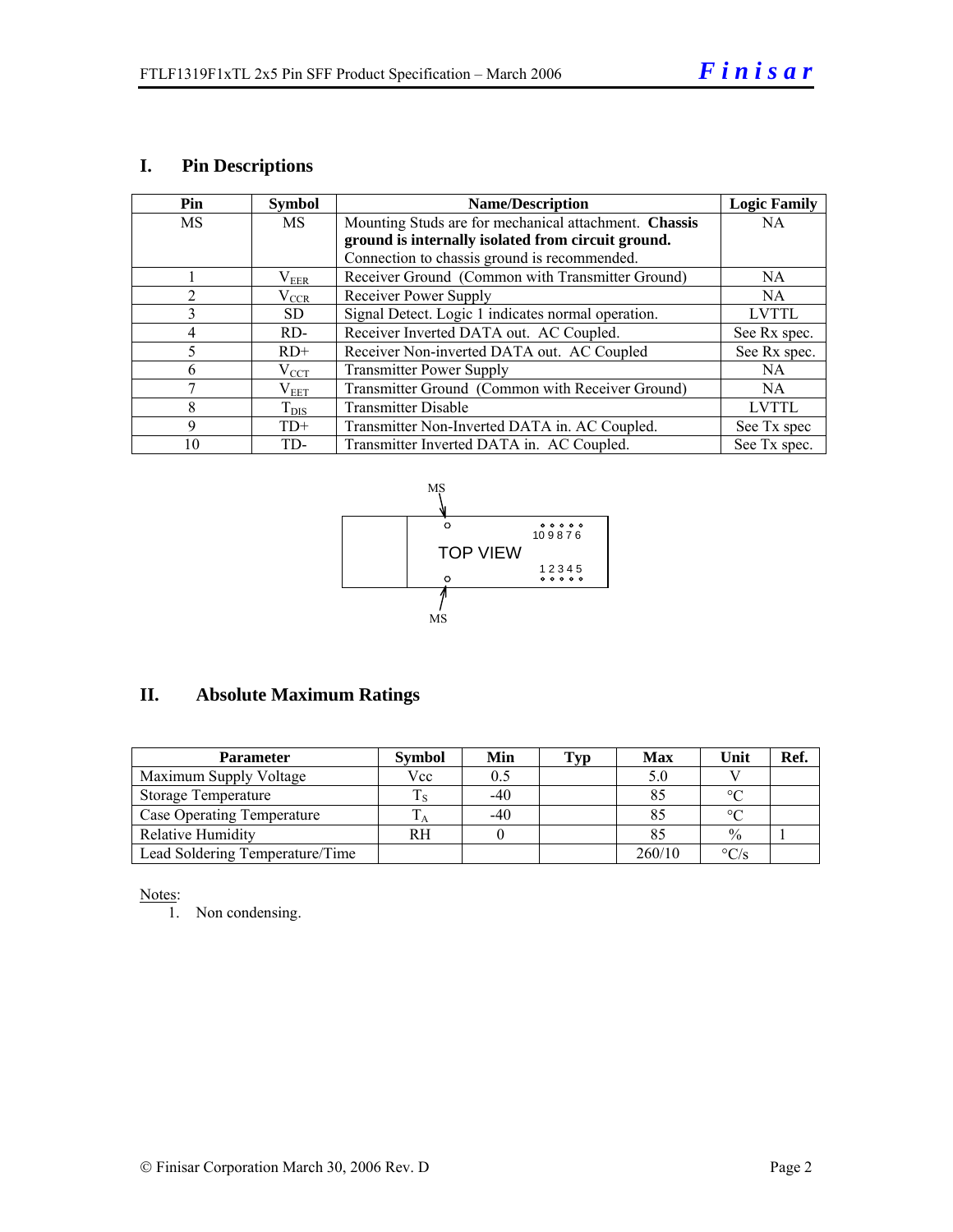| <b>Parameter</b>                    | <b>Symbol</b>                   | Min         | <b>Typ</b> | <b>Max</b> | Unit      | Ref.           |  |  |
|-------------------------------------|---------------------------------|-------------|------------|------------|-----------|----------------|--|--|
| <b>Supply Voltage</b>               | Vcc                             | 3.00        |            | 3.60       | V         |                |  |  |
| <b>Supply Current</b>               | Icc                             |             |            | 300        | mA        |                |  |  |
| <b>Transmitter</b>                  |                                 |             |            |            |           |                |  |  |
| Input differential impedance        | $R_{in}$                        |             | 100        |            | Ω         | 1              |  |  |
| Single ended data input swing       | Vin,pp                          | 250         |            | 1200       | mV        |                |  |  |
| Transmit Disable Voltage            | $\rm V_{D}$                     | $Vec-1.3$   |            | Vcc        | V         |                |  |  |
| Transmit Enable Voltage             | $\rm V_{EN}$                    | Vee         |            | $Vee+0.8$  | V         | 2              |  |  |
| <b>Transmit Disable Assert Time</b> |                                 |             |            | 10         | <b>us</b> |                |  |  |
| <b>Receiver</b>                     |                                 |             |            |            |           |                |  |  |
| Single ended data output swing      | Vout, pp                        | 300         |            | 800        | mV        | 3              |  |  |
| Data output rise time               |                                 |             | 100        | 175        | ps        | $\overline{4}$ |  |  |
| Data output fall time               | $t_{\rm f}$                     |             | 100        | 175        | ps        | 4              |  |  |
| Signal Detect Normal                | $V_{SD\underline{\text{norm}}}$ | $Vec - 0.5$ |            | Vcc        | V         | 5              |  |  |
| Signal Detect Fault                 | $V_{SD \text{ fault}}$          | Vee         |            | $Vee+0.5$  | V         | 5              |  |  |
| Power Supply Rejection              | <b>PSR</b>                      | 100         |            |            | mVpp      | 6              |  |  |
| Deterministic Jitter Contribution   | $RX$ $ADJ$                      |             |            | 50         | ps        | 7              |  |  |
| $(p-p)$                             |                                 |             |            |            |           |                |  |  |
| Total Jitter Contribution (p-p)     | RX ATJ                          |             |            | 120        | ps        | 8              |  |  |

#### **III.** Electrical Characteristics ( $T_A = -40$  to 85 °C,  $V_{CC} = 3.0$  to 3.60 Volts)

Notes:

- 1. AC coupled.
- 2. Or open circuit.
- 3. Into  $100 \Omega$  differential termination.
- 4.  $20 80 \%$
- 5. Signal detect is LVTTL. Logic 1 indicates normal operation; logic 0 indicates no signal detected.
- 6. Receiver sensitivity is compliant with power supply sinusoidal modulation of 20 Hz to 1.5 MHz up to specified value applied through the recommended power supply filtering network.
- 7. Measured with DJ-free data input signal. In actual application, output DJ will be the sum of input DJ and ∆DJ.
- 8. If measured with TJ-free data input signal. In actual application, output TJ will be given by:

$$
T J_{OUT} = D J_{IN} + \Delta D J + \sqrt{(T J_{IN} - D J_{IN})^2 + (\Delta T J - \Delta D J)^2}
$$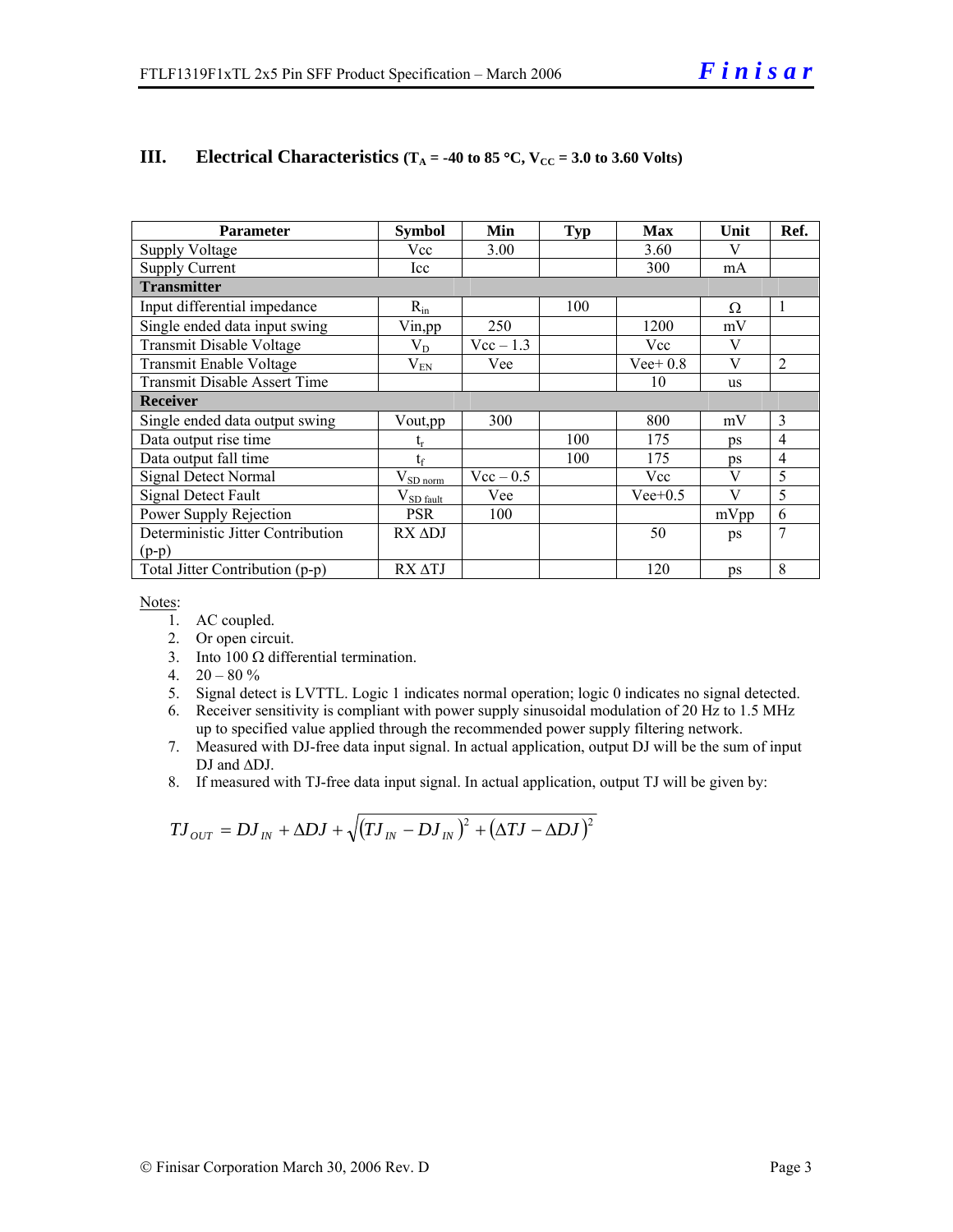| <b>Parameter</b>                    | <b>Symbol</b>          | Min    | <b>Typ</b> | <b>Max</b> | Unit       | Ref.           |
|-------------------------------------|------------------------|--------|------------|------------|------------|----------------|
| <b>Transmitter</b>                  |                        |        |            |            |            |                |
| Output Opt. Power                   | $P_{OUT}$              | $-9.5$ |            | $-3$       | dBm        | $\mathbf{1}$   |
| Optical Wavelength                  | λ                      | 1270   |            | 1355       | nm         | $\overline{2}$ |
| Spectral Width                      | $\sigma$               |        |            | 3          | nm         | $\overline{2}$ |
| <b>Optical Modulation Amplitude</b> | <b>OMA</b>             | 174    |            |            | μW         | 2,3            |
| <b>Optical Rise/Fall Time</b>       | $t_r/ t_f$             |        | 100        | 160        | ps         | $\overline{4}$ |
| <b>RIN</b>                          |                        |        |            | $-120$     | dB/Hz      |                |
| Deterministic Jitter Contribution   | TX ADJ                 |        | 20         | 56.5       | ps         | 5              |
| <b>Total Jitter Contribution</b>    | TX ATJ                 |        | <65        | 119        | ps         | 6              |
| <b>Extinction Ratio</b>             | ER                     | 9      |            |            |            |                |
| <b>Receiver</b>                     |                        |        |            |            |            |                |
| Receiver Sensitivity = $1.06$ Gb/s  | $Rx_{SENS}$            |        |            | $-22$      | dBm        | 7,8            |
| Receiver Sensitivity = $2.125$ Gb/s | $Rx_{SENS}$            |        |            | $-21$      | dBm        | 7,8            |
| Receiver Sensitivity = $1.25$ Gb/s  | $Rx_{SENS}$            |        |            | $-22$      | dBm        | 7,8            |
| Stressed RX sens. = 1.0625 Gb/s     |                        | 0.055  |            |            | mW         |                |
| Stressed RX sens. = 2.125 Gb/s      |                        | 0.096  |            |            | mW         |                |
| Stressed RX sens. $=1.25$ Gb/s      |                        |        | $-18$      | $-14.5$    | dBm        |                |
| Average Received Power              | $Rx_{\underline{MAX}}$ |        |            | $\Omega$   | dBm        |                |
| Receiver Elec. 3 dB cutoff freq.    |                        |        |            | 1500       | <b>MHz</b> |                |
| <b>Optical Center Wavelength</b>    | $\lambda_{\text{C}}$   | 1270   |            | 1600       | nm         |                |
| <b>Return Loss</b>                  |                        | 12     |            |            | dB         |                |
| <b>Signal Detect Assert</b>         | $P_A$                  |        | $-23$      | $-19$      | dBm        |                |
| Signal Detect De-Assert             | $P_D$                  | $-30$  | $-25$      |            | dBm        |                |
| Signal Detect Hysteresis            | $P_A - P_D$            | 0.5    |            |            | dB         |                |

#### **IV.** Optical Characteristics ( $T_A$  = -40 to 85 °C,  $V_{CC}$  = 3.0 to 3.60 Volts)

Notes:

- 1. Class 1 Laser Safety per FDA/CDRH and IEC-825-1 regulations.
- 2. Also specificied to meet curves in FC-PI-2 10.0 Figures 18 and 19, which allow trade-off between wavelength, spectral width and OMA.
- 3. Equivalent extinction ratio specification for Fibre Channel. Allows smaller ER at higher average power.
- 4. Unfiltered, 20-80%. Complies with IEEE 802.3 (Gig. E), FC 1x and 2x eye mask when filtered.
- 5. Measured with DJ-free data input signal. In actual application, output DJ will be the sum of input DJ and ∆DJ.
- 6. If measured with TJ-free data input signal. In actual application, output TJ will be given by:

$$
T J_{OUT} = D J_{IN} + \Delta D J + \sqrt{(T J_{IN} - D J_{IN})^2 + (\Delta T J - \Delta D J)^2}
$$

- 7. Measured with conformance signals defined in FC-PI-2 10.0 specifications.
- 8. Measured with PRBS  $2^7$ -1 at  $10^{-12}$  BER.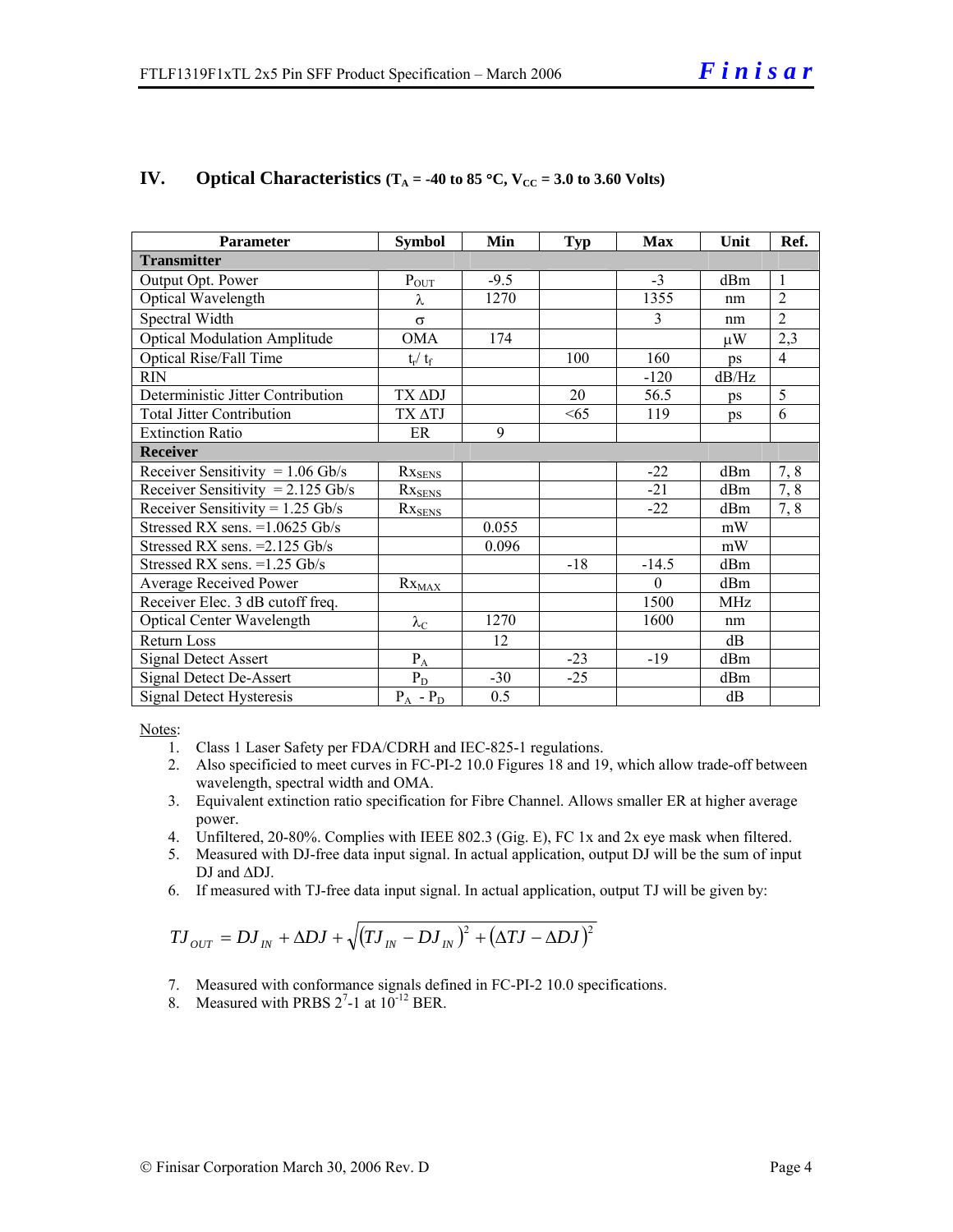#### **V. General Specifications**

| <b>Parameter</b>                     | <b>Symbol</b> | Min | Typ     | <b>Max</b> | <b>Units</b> | Ref.           |
|--------------------------------------|---------------|-----|---------|------------|--------------|----------------|
| Data Rate                            | <b>BR</b>     |     | 1.0625, |            | Gb/sec       |                |
|                                      |               |     | 1.25,   |            |              |                |
|                                      |               |     | 2.125   |            |              |                |
| <b>Bit Error Rate</b>                | <b>BER</b>    |     |         | $10^{-12}$ |              |                |
| Max. Supported Link Length on        | $L_{MAX1}$    |     | 10      |            | km           |                |
| $9/125 \mu m$ SMF @ 2x Fibre Channel |               |     |         |            |              |                |
| Max. Supported Link Length on        | $L_{MAX1}$    |     | 10      |            | km           | $\overline{4}$ |
| $9/125 \mu m$ SMF @ Gigabit Ethernet |               |     |         |            |              |                |

Notes:

- 1. Gigabit Ethernet and 1x, 2x Fibre Channel compatible, per IEEE 802.3 and FC-PI-2 10.0, respectively. Typical maximum data rate extends to 2.5Gb/s.
- 2. Tested with PRBS  $2^7$ -1 test pattern.
- 3. Dispersion limited per FC-PI-2 10.0
- 4. Attenuation of 0.55 dB/km is used for the link length calculations. Distances are indicative only. Please refer to the Optical Specifications in Table IV to calculate a more accurate link budget based on specific conditions in your application.

#### **VI. Environmental Specifications**

Finisar SFF transceivers have an extended operating temperature range from –40°C to +85°C case temperature.

| Parameter                         | <b>Symbol</b>           | Min | Typ | Max | $\mathbf{v}_{\text{hits}}$ | Ref. |
|-----------------------------------|-------------------------|-----|-----|-----|----------------------------|------|
| <b>Case Operating Temperature</b> | ᠇᠇<br>$\mathbf{L}$ op   | -40 |     |     | $\circ$                    |      |
| Storage Temperature               | ᠇᠇<br>$\frac{1}{1}$ sto | -40 |     |     | $\circ$                    |      |

#### **VII. Regulatory Compliance**

Finisar transceivers are Class 1 Laser Products and comply with US FDA regulations. These products are certified by TÜV and CSA to meet the Class 1 eye safety requirements of EN (IEC) 60825 and the electrical safety requirements of EN (IEC) 60950. Copies of certificates are available at Finisar Corporation upon request.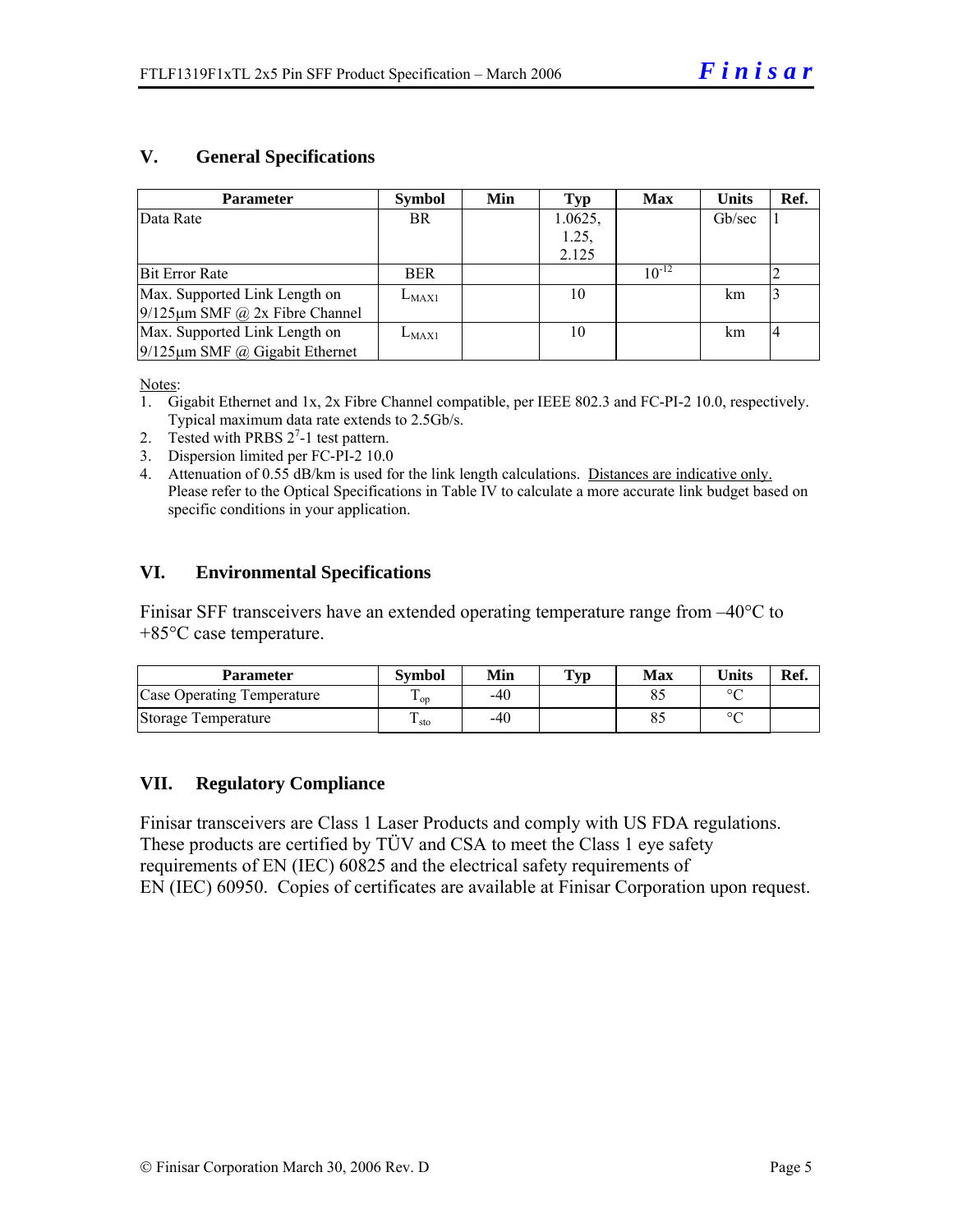#### **VIII. Mechanical Specifications**

Finisar's Small Form Factor (SFF) transceivers comply with the standard dimensions defined by the Small Form Factor Multi-Sourcing Agreement (MSA).



**FTLF1319F1GTL**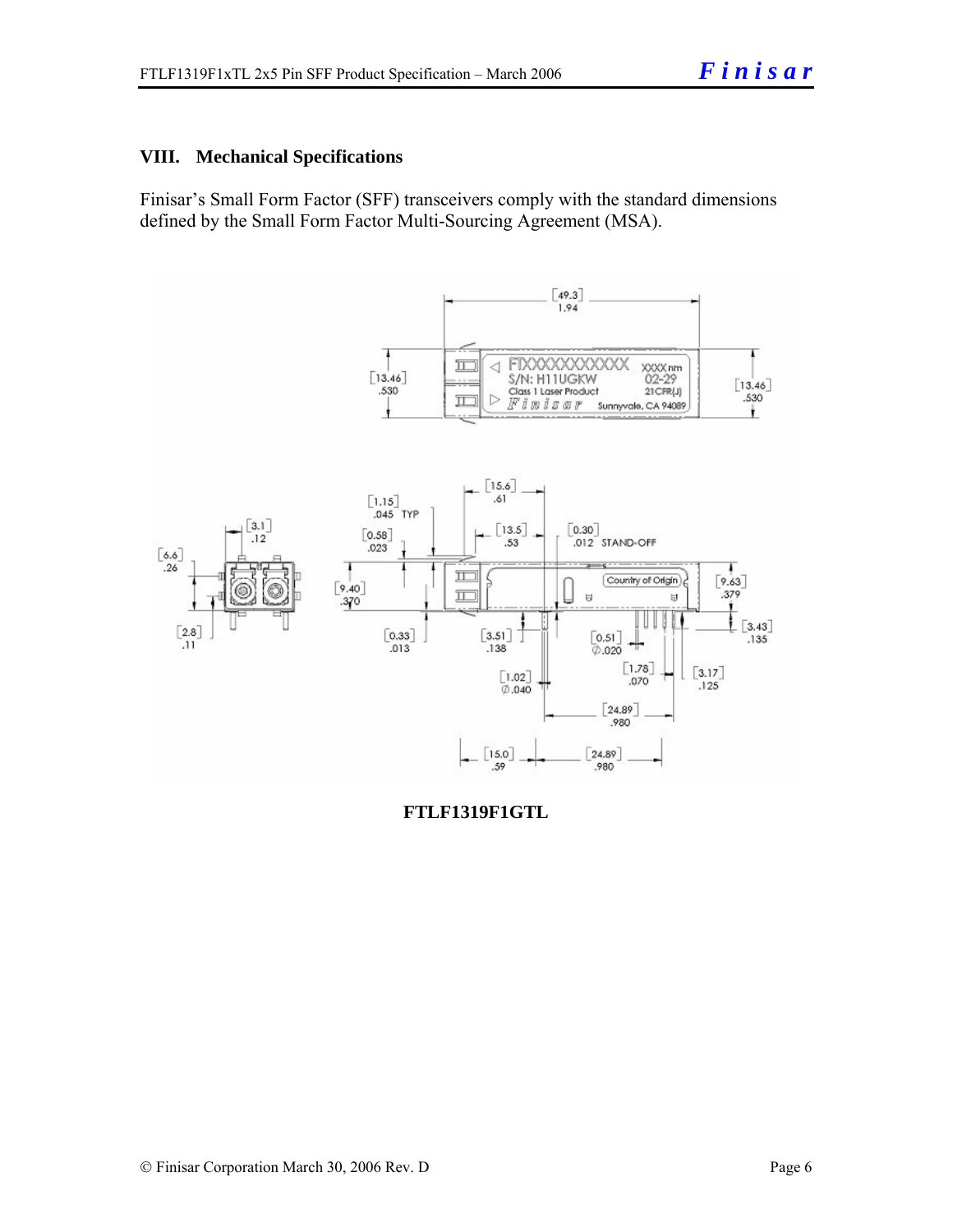



**FTLF1319F1MTL**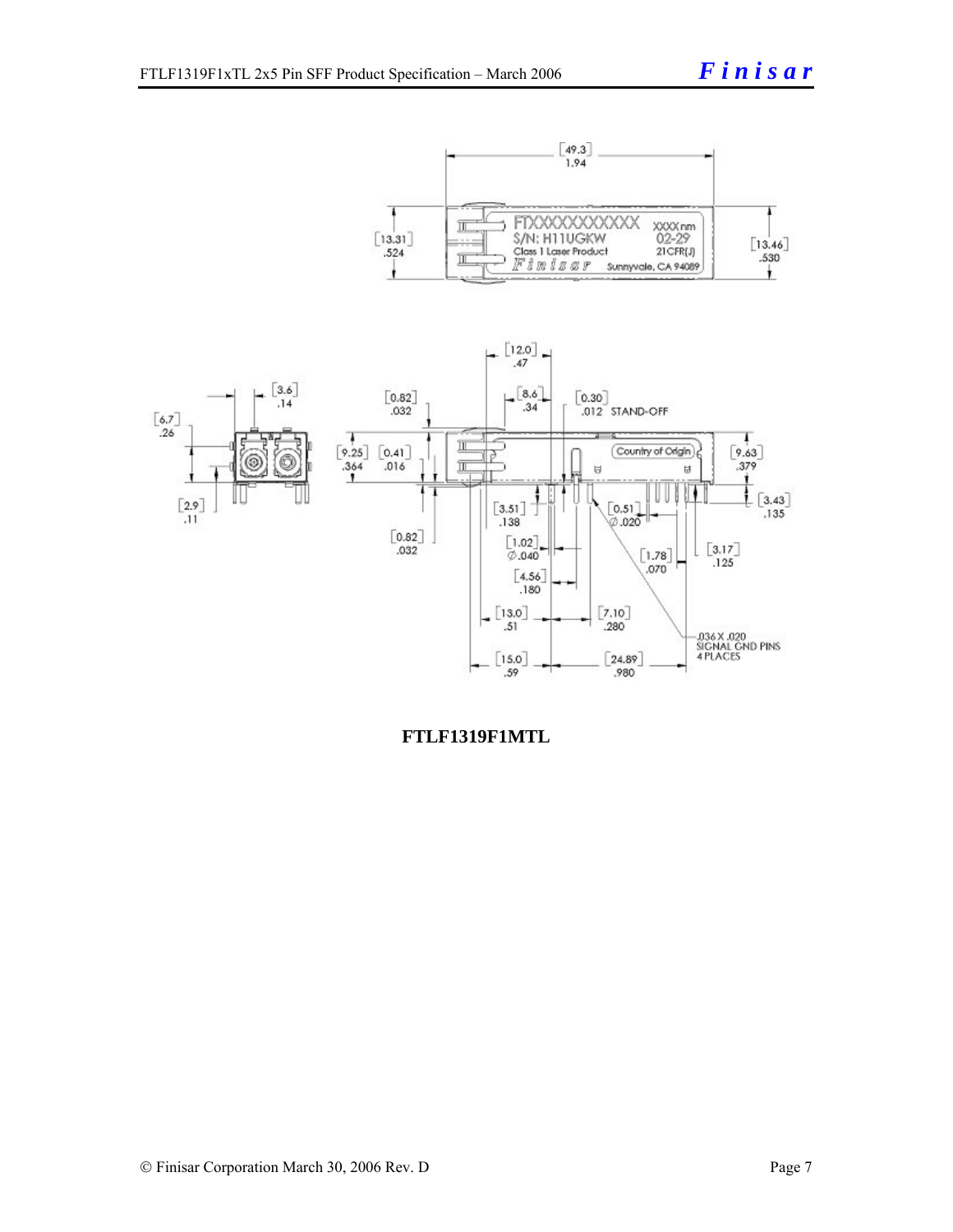



**FTLF1319F1HTL**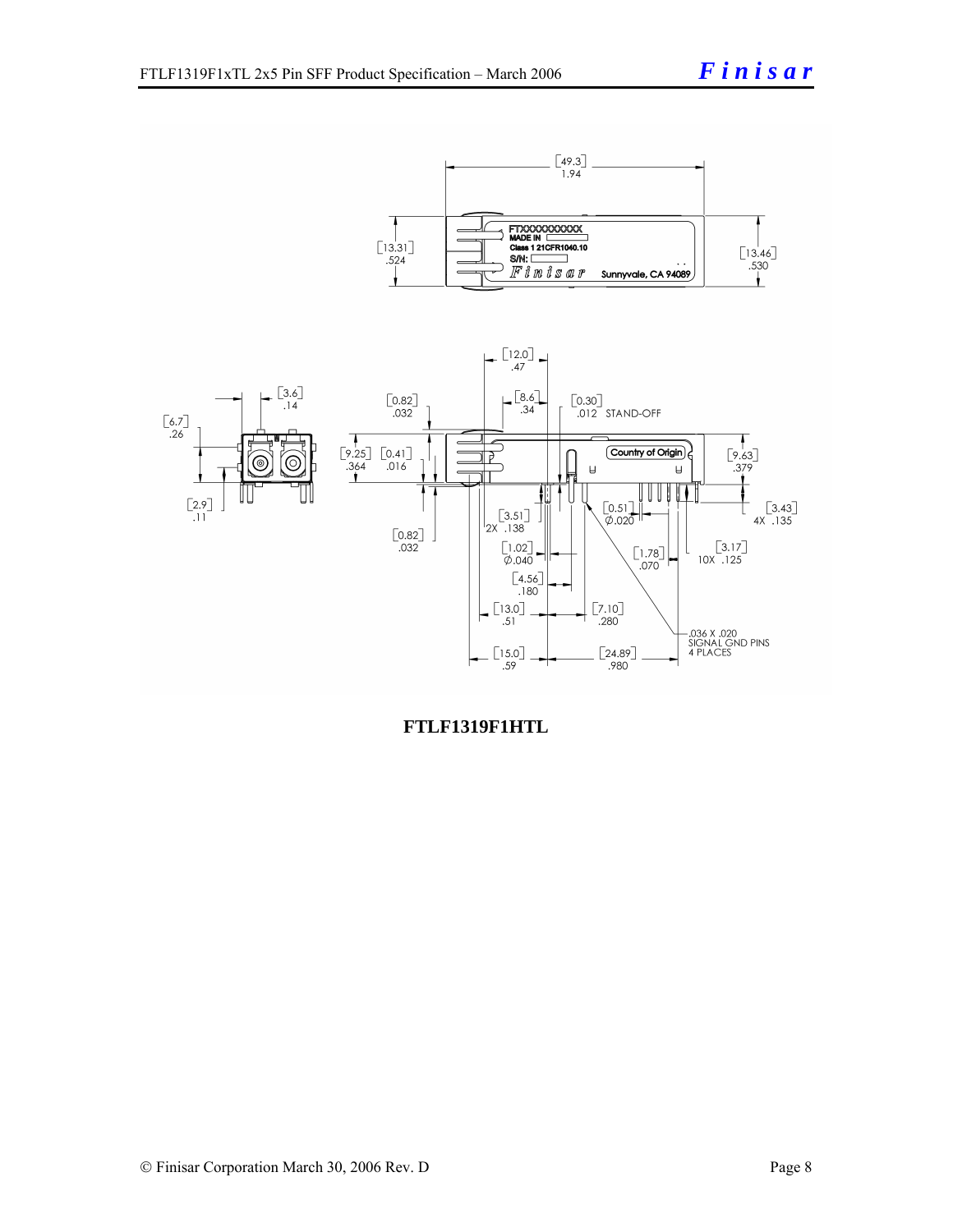

#### **IX. PCB Layout and Bezel Recommendations**

#### **Minimum Recommended Pitch is 0.600"**